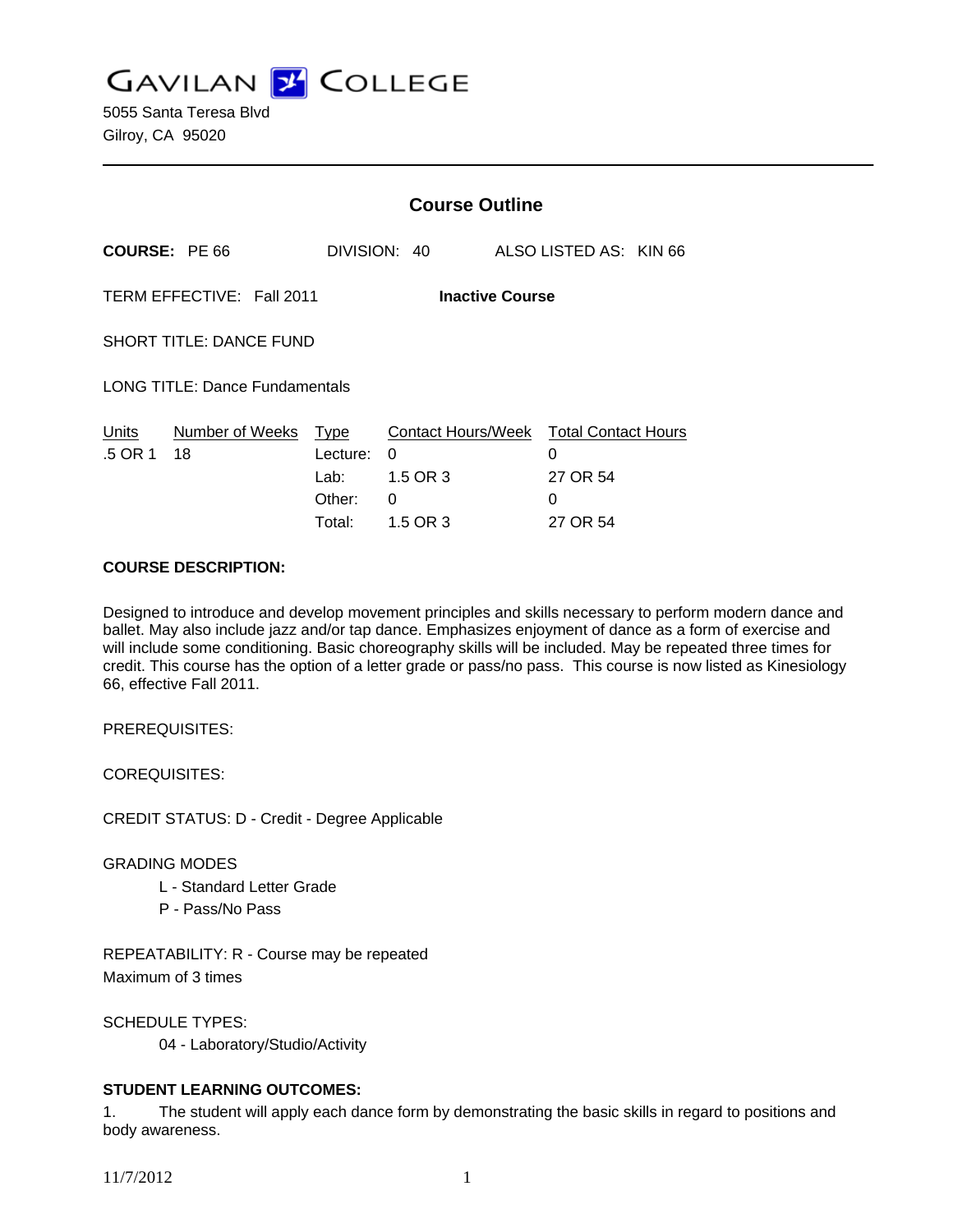Measure: performance, skill test ILO: 7, 2, 5 GE-LO: E1, A1

2. The student will demonstrate each dance forms locomotor patterns as well as the level changes and spatial awareness as it relates to each dance form. Measure: performance, skill test ILO: 7, 2, 4, 5 GE-LO: E1, A1

3. The student will apply each dance form by demonstrating the basic skills in regard to musicality (rhythm and timing). Measure: demonstration ILO: 7, 6, 4, 5 GE-LO: E1, A1

4. The student will express an appreciation of their own unique body and its ability to perform dance as an expressive art form.

Measure: discussion, performance ILO: 1, 5, 7, 4 GE-LO: E1, A1

# **CONTENT, STUDENT PERFORMANCE OBJECTIVES, OUT-OF-CLASS ASSIGNMENTS**

Inactive Course: 11/08/2010

This course is now listed as Kinesiology 66, effective Fall 2011.

Curriculum Approval Date: 09/27/2010

4.5 - 9 Hours

CONTENT: Orientation. Emphasis will be on gross motor skill development. Class will work on conditioning through movement and music.

STUDENT PERFORMANCE OBJECTIVES (SPO): Students will demonstrate, with the use of music, their ability to move across space.

OUT-OF-CLASS ASSIGNMENTS:

6 - 12 Hours

CONTENT: Introduce ballet, as it is the foundation for the other forms of dance. This section will introduce the student to the fundamentals and application of ballet theroy and technique through barre and center work. Material covered: basic vocabulary, strength, coordination, flexibility, agility, endurance, control, and grace.

SPO: The student will be able to apply elementary ballet vocabulary, including positions, steps, turns, jumps and poses, in both classical French terminolgy and in movement.

OUT-OF-CLASS ASSIGNMENTS:

1.5 - 3 Hours CONTENT: Midterm performance. SPO: Students will be able to demonstrate the skills learned. OUT-OF-CLASS ASSIGNMENTS: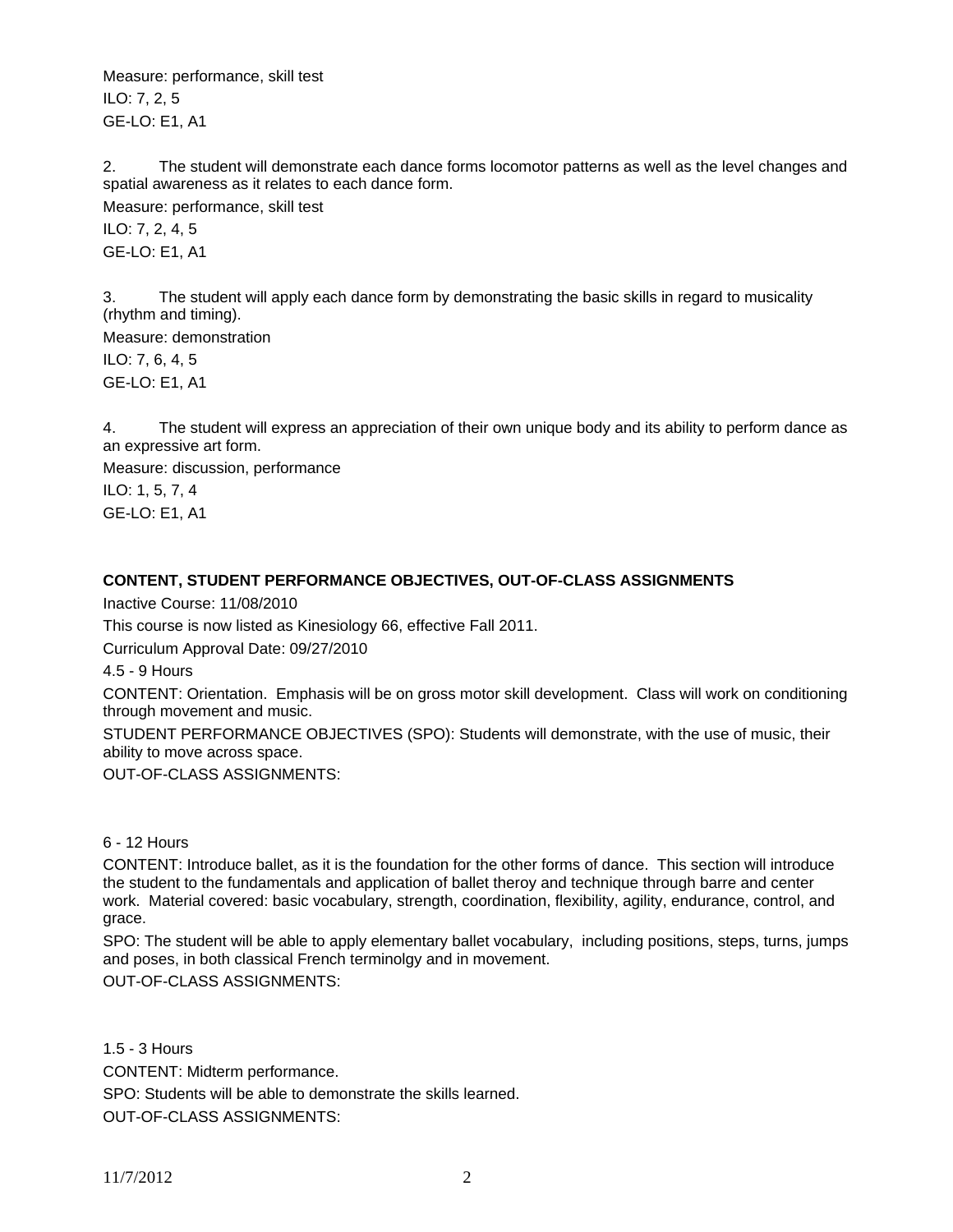### 6 - 12 Hours

CONTENT: Introduce modern dance. Students will learn basic positions, gestures, traveling and jumping steps, turns, and level changes. The student will learn the fundamentals of spatial orientation and will gain an awareness and appreciation of his/her own unique body in relation to dance as an expressive art form.

SPO: Students will be able to apply their sense of form, allignment and technique from ballet. They will be able to apply fundamentals of motion and space through technical exercises and dance combinations of varying dynamic and expressive content.

OUT-OF-CLASS ASSIGNMENTS:

### 3 - 6 Hours

CONTENT: Discussion and presentation on choreography skills. Students will learn a variety of ways to manipulate movement material. The opportunity to utilize these skills will be provided.

SPO: The students will demonstrate their choreography skills through small group performances. OUT-OF-CLASS ASSIGNMENTS:

### 3 - 6 Hours

CONTENT: Introduce jazz and/or tap if the instructor has expertise in this form of dance. For jazz, the students will learn basic positions, isolations, locomotor movements and full body actions. Exploration of movement qualities and styles will be included as well as basic rhythms, patterns, and phrasing. The student will gain an awareness and appreciation of their own unique movement styles as it relates to jazz and/or tap dance as a dynamic art form.

SPO: The student will be able to demonstrate basic positions and the locomotor movements of jazz and/or tap dance. The student will be able to apply isolations and full body actions as it relates to jazz dance. OUT-OF-CLASS ASSIGNMENTS:

#### 1.5 - 3 Hours

CONTENT: Prepare for final. In small groups students will choreograph a dance using the dance form of their choice.

SPO: Students will be able to compose a dance performance utilizing the skills learned throughout the class. OUT-OF-CLASS ASSIGNMENTS:

NOTE: This is a skill building class. The students skills or proficiencies will be enhanced by supervised repetition and practice in class.

2 Hours Final

## **METHODS OF INSTRUCTION:**

Demonstration. Small group participation. Discussion.

## **METHODS OF EVALUATION:**

CATEGORY 1 - The types of writing assignments required: Percent range of total grade: 0 % to %

If this is a degree applicable course, but substantial writing assignments are not appropriate, indicate reason:

11/7/2012 3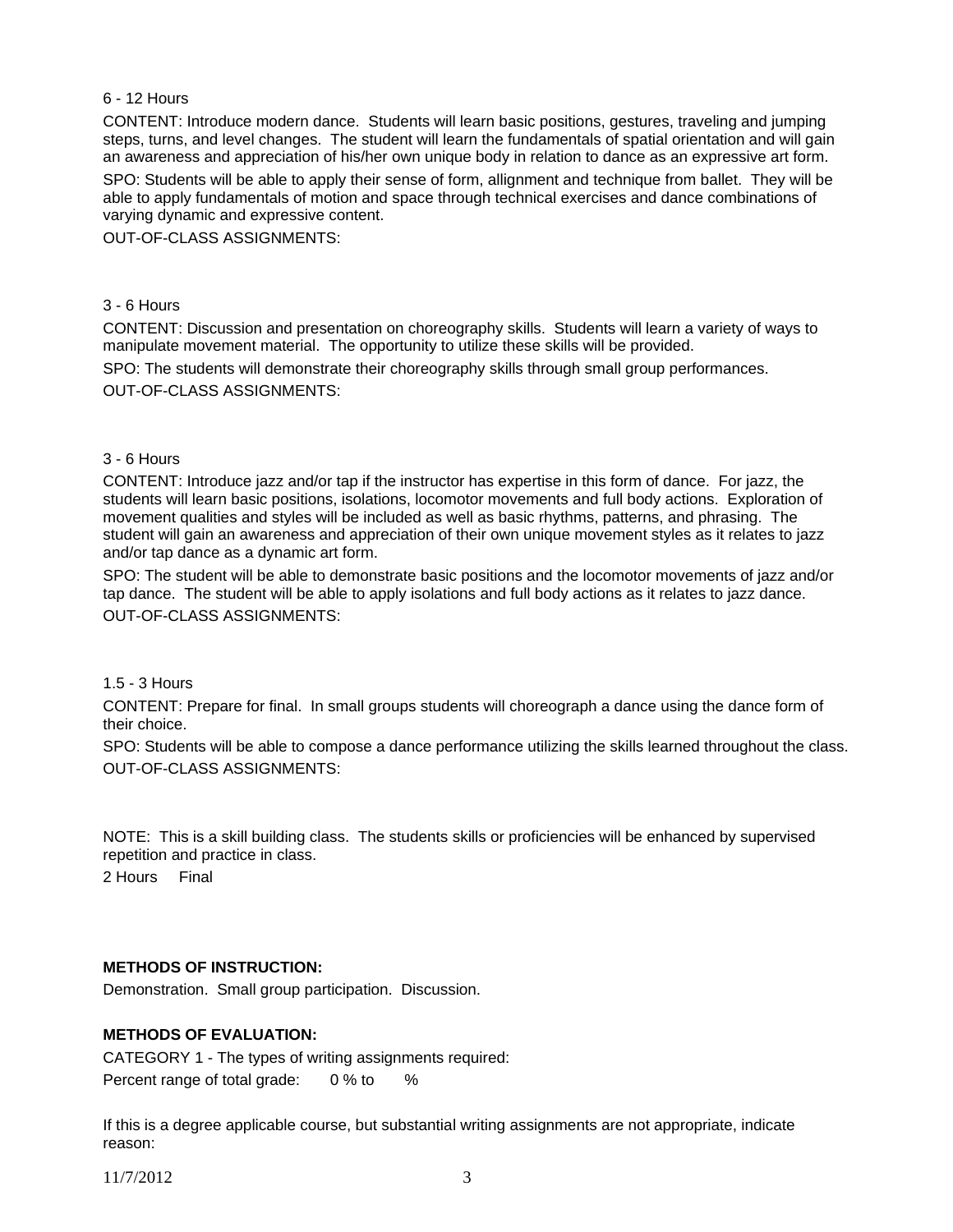Course primarily involves skill demonstration or problem solving

CATEGORY 2 -The problem-solving assignments required: Percent range of total grade: 0 % to % CATEGORY 3 -The types of skill demonstrations required: Percent range of total grade: 30 % to 50 Performance Exams

CATEGORY 4 - The types of objective examinations used in the course: Percent range of total grade: 0 % to % CATEGORY 5 - Any other methods of evaluation: Percent range of total grade: 50 % to 70 %

Requires student participation.

## **REPRESENTATIVE TEXTBOOKS:**

### **ARTICULATION and CERTIFICATE INFORMATION**

 Associate Degree: GAV E1, effective 200670 CSU GE: CSU E1, effective 200670 IGETC: CSU TRANSFER: Transferable CSU, effective 200670 UC TRANSFER: Transferable UC, effective 200670

## **SUPPLEMENTAL DATA:**

Basic Skills: N Classification: A Noncredit Category: Y Cooperative Education: Program Status: 1 Program Applicable Special Class Status: N CAN: CAN Sequence: CSU Crosswalk Course Department: PE CSU Crosswalk Course Number: 66 Prior to College Level: Y Non Credit Enhanced Funding: N Funding Agency Code: Y In-Service: N Occupational Course: E Maximum Hours: Minimum Hours: